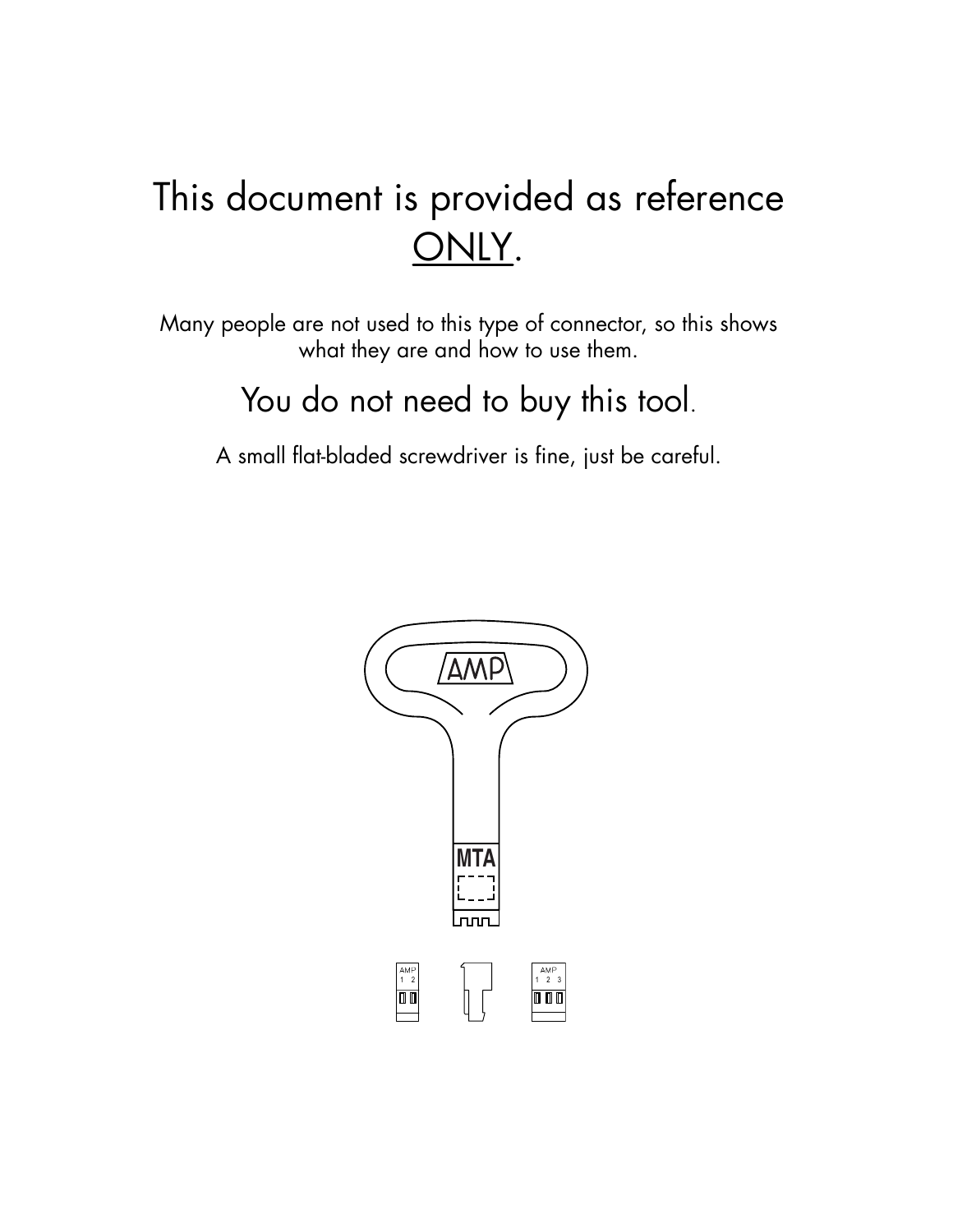

### **1. INTRODUCTION**

This instruction sheet covers the use of AMP Insertion Tools 59803-1 and 59804-1 designed to terminate .100-in, and . 156-in. centerline MTA connectors. Read these instructions thoroughly before using the tools to ensure correct Termination of the wire.

**NOTE** *All dimensions on this instruction sheet are in inches.*

### **2. DESCRIPTION (Figure 1)**

The T-handle wire insertion tool is equipped with a slotted blade design which is used to insert the wire into the MTA connector, The blade is designed to fit into the connector slot to terminate the wire using the Displacement Terminating Technique.

This technique requires inserting an unstripped wire into a slotted contact beam to form a reliable electrical connection between the conductor and contact.

**© Copyright 1978, 1983, 1988 by AMP Incorporated. AM International Rights Reserved. PAGE 1 OF 3**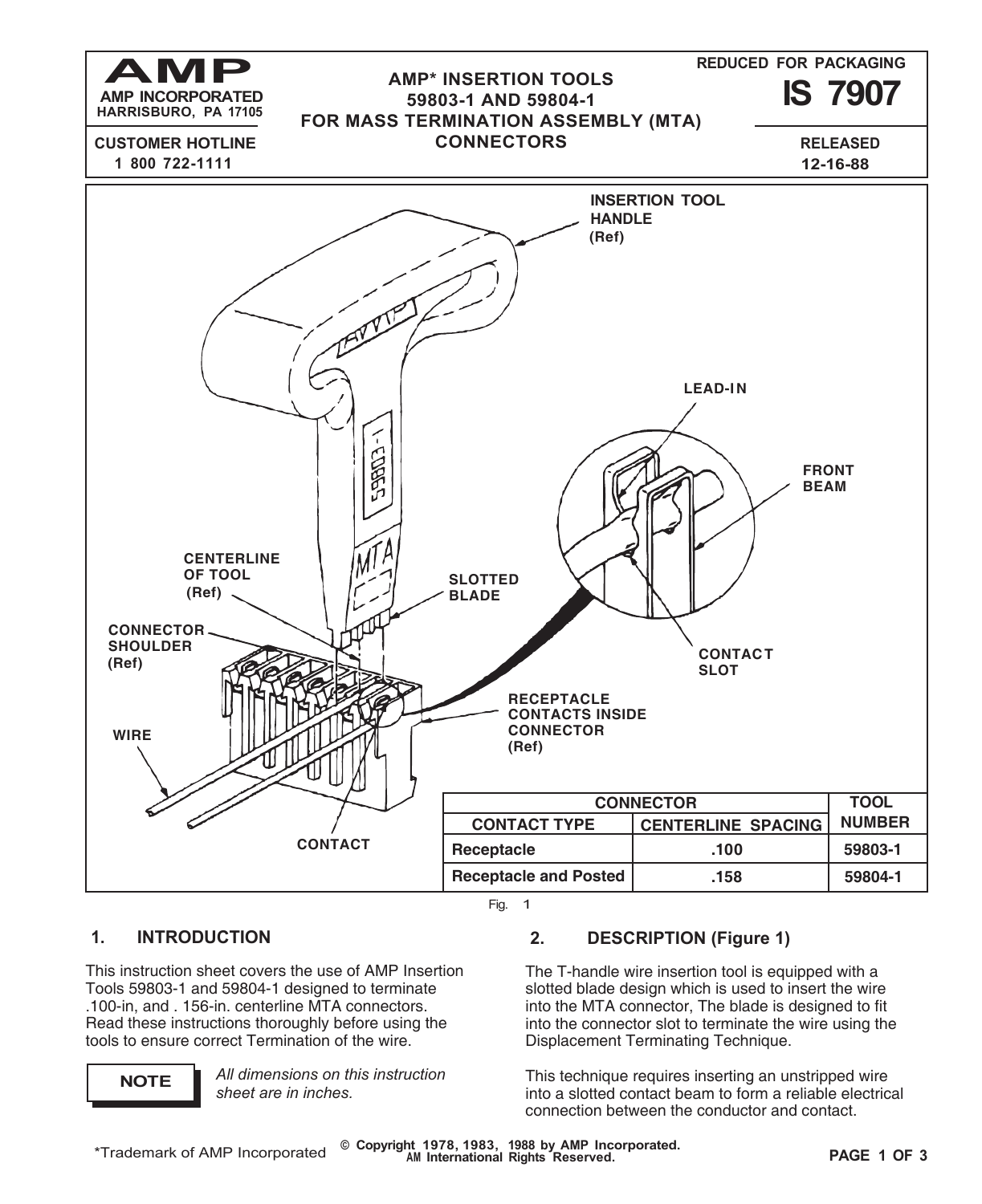The tool number is stamped on the too! side and the AMP marking is molded on both sides. Insertion tool 59803-1 is designed for connectors with contacts on .100-in. centers (MTA 100), and insertion tool 59804-1 is designed for connectors with .156-in centers (MTA 156).

### **3. INSERTION PROCEDURES (Figure 2)**

1. Place the connector block on a flat surface or suitable support to prevent possible rocking when inserting the wire.

2. Position wire over the contact in the MTA connector. Make sure the end cf the wire does not extend over the shoulder of the connector. Start the wire into contact with finger.

3. Place appropriate tool on wire over contact so that the centerline of the tool matches the contact. The tool must be positioned as shown in Figure 2.

4. Holding the tool handle perpendicular to the contact, apply a constant, direct pressure until the wire is terminated with the contact. Exert pressure in such a manner as to avoid contact damage.

5. Remove tool and inspect contact for proper wire insertion. If necessary, repeat the operation.